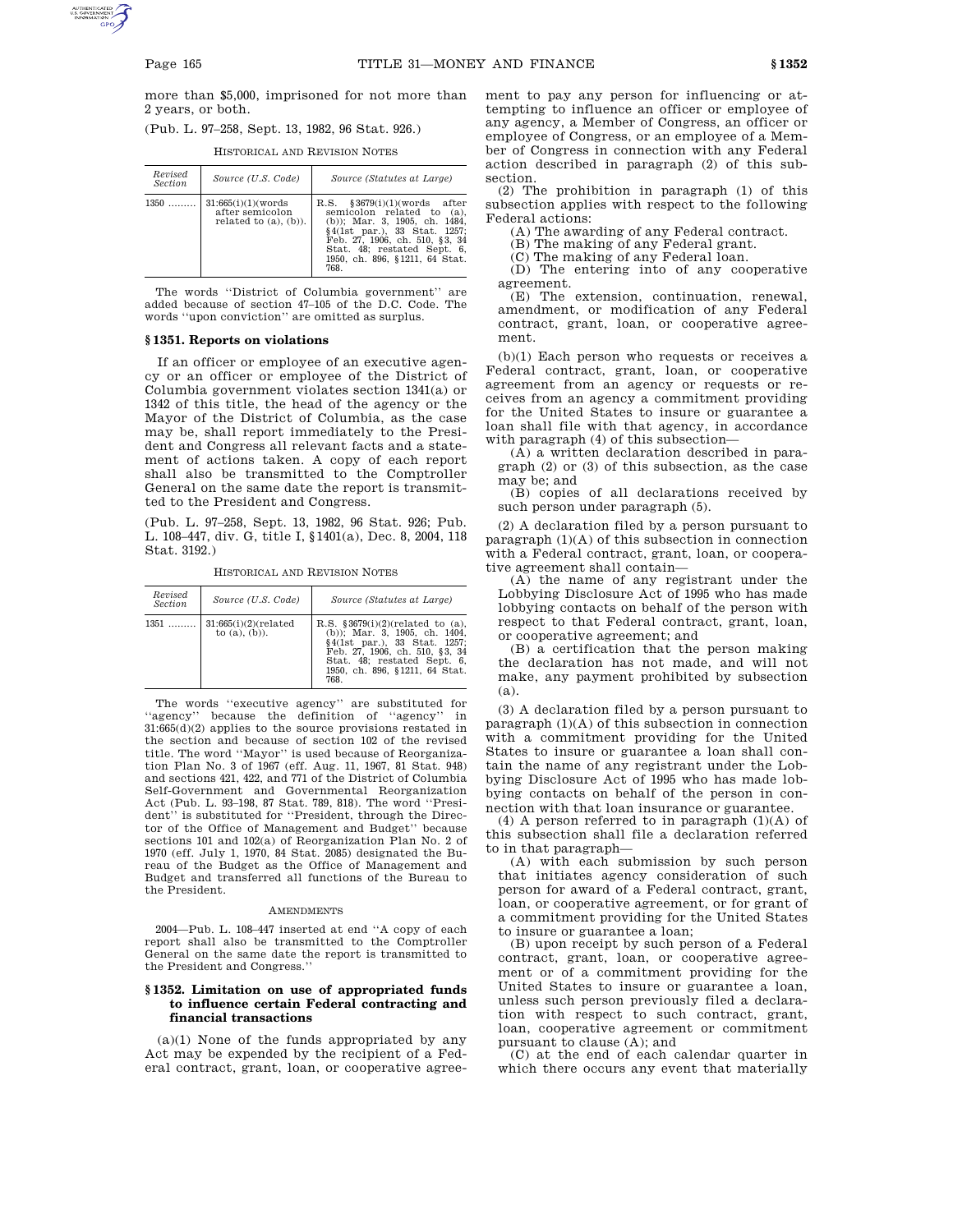affects the accuracy of the information contained in any declaration previously filed by such person in connection with such Federal contract, grant, loan, cooperative agreement, loan insurance commitment, or loan guaranty commitment.

(5) Any person who requests or receives from a person referred to in paragraph (1) of this subsection a subcontract under a Federal contract, a subgrant or contract under a Federal grant, a contract or subcontract to carry out any purpose for which a particular Federal loan is made, or a contract under a Federal cooperative agreement shall be required to file with the person referred to in such paragraph a written declaration referred to in clause (A) of such paragraph.

(6) The Director of the Office of Management and Budget, after consulting with the Secretary of the Senate and the Clerk of the House of Representatives, shall issue guidance for agency implementation of, and compliance with, the requirements of this section.

(c)(1) Any person who makes an expenditure prohibited by subsection (a) of this section shall be subject to a civil penalty of not less than \$10,000 and not more than \$100,000 for each such expenditure.

 $\tilde{(2)}$ (A) Any person who fails to file or amend a declaration required to be filed or amended under subsection (b) of this section shall be subject to a civil penalty of not less than \$10,000 and not more than \$100,000 for each such failure.

(B) A filing of a declaration of a declaration amendment on or after the date on which an administrative action for the imposition of a civil penalty under this subsection is commenced does not prevent the imposition of such civil penalty for a failure occurring before that date. For the purposes of this subparagraph, an administrative action is commenced with respect to a failure when an investigating official determines in writing to commence an investigation of an allegation of such failure.

(3) Sections 3803 (except for subsection (c)), 3804, 3805, 3806, 3807, 3808, and 3812 of this title shall be applied, consistent with the requirements of this section, to the imposition and collection of civil penalties under this subsection.

(4) An imposition of a civil penalty under this subsection does not prevent the United States from seeking any other remedy that the United States may have for the same conduct that is the basis for the imposition of such civil penalty.

 $(d)(1)(A)$  Subsection  $(a)(1)$  of this section does not apply in the case of a payment of reasonable compensation made to an officer or employee of a person requesting or receiving a Federal contract, grant, loan, or cooperative agreement to the extent that the payment is for agency and legislative liaison activities not directly related to a Federal action referred to in subsection (a)(2) of this section.

(B) Subsection (a)(1) of this section does not prohibit any reasonable payment to a person in connection with, or any payment of reasonable compensation to an officer or employee of a person requesting or receiving, a Federal contract, grant, loan, or cooperative agreement or an extension, continuation, renewal, amendment, or

modification of a Federal contract, grant, loan, or cooperative agreement if the payment is for professional or technical services rendered directly in the preparation, submission, or negotiation of any bid, proposal, or application for that Federal contract, grant, loan, or cooperative agreement or for meeting requirements imposed by or pursuant to law as a condition for receiving that Federal contract, grant, loan, or cooperative agreement.

(C) Nothing in this paragraph shall be construed as permitting the use of appropriated funds for making any payment prohibited in or pursuant to any other provision of law.

(2) The reporting requirement in subsection (b) of this section shall not apply to any person with respect to—

(A) payments of reasonable compensation made to regularly employed officers or employees of a person requesting or receiving a Federal contract, grant, loan, or cooperative agreement or a commitment providing for the United States to insure or guarantee a loan;

(B) a request for or receipt of a contract (other than a contract referred to in clause (C)), grant, cooperative agreement, subcontract (other than a subcontract referred to in clause (C)), or subgrant that does not exceed \$100,000; and

(C) a request for or receipt of a loan, or a commitment providing for the United States to insure or guarantee a loan, that does not exceed \$150,000, or the single family maximum mortgage limit for affected programs, whichever is greater, including a contract or subcontract to carry out any purpose for which such a loan is made.

(e) The Secretary of Defense may exempt a Federal action described in subsection (a)(2) from the prohibition in subsection  $(a)(1)$  whenever the Secretary determines, in writing, that such an exemption is in the national interest. The Secretary shall transmit a copy of each such written exemption to Congress immediately after making such determination.

(f) The head of each Federal agency shall take such actions as are necessary to ensure that the provisions of this section are vigorously implemented and enforced in such agency.

(g) As used in this section:

(1) The term ''recipient'', with respect to funds received in connection with a Federal contract, grant, loan, or cooperative agreement—

(A) includes the contractors, subcontractors, or subgrantees (as the case may be) of the recipient; but

(B) does not include an Indian tribe, tribal organization, or any other Indian organization eligible to receive Federal contracts, grants, cooperative agreements, or loans from an agency but only with respect to expenditures that are by such tribe or organization for purposes specified in subsection (a) and are permitted by other Federal law.

(2) The term ''agency'' has the same meaning provided for such term in section 552(f) of title 5, and includes a Government corporation, as defined in section 9101(1) of this title.

(3) The term ''person''—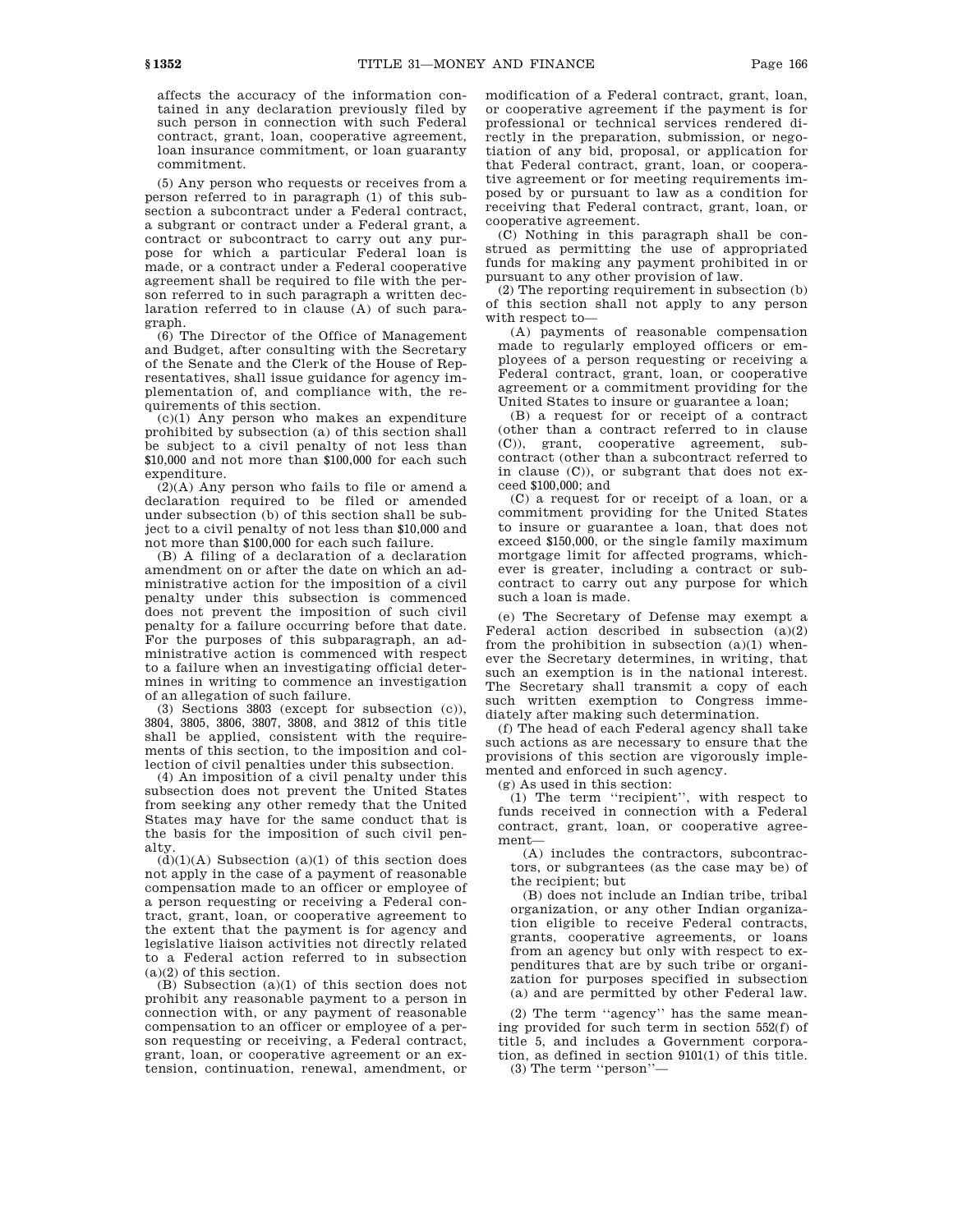(A) includes an individual, corporation, company, association, authority, firm, partnership, society, State, and local government, regardless of whether such entity is operated for profit or not for profit; but

(B) does not include an Indian tribe, tribal organization, or any other Indian organization eligible to receive Federal contracts, grants, cooperative agreements, or loans from an agency but only with respect to expenditures by such tribe or organization that are made for purposes specified in subsection (a) and are permitted by other Federal law.

(4) The term ''State'' means a State of the United States, the District of Columbia, the Commonwealth of Puerto Rico, a territory or possession of the United States, an agency or instrumentality of a State, and a multi-State, regional, or interstate entity having governmental duties and powers.

(5) The term ''local government'' means a unit of government in a State and, if chartered, established, or otherwise recognized by a State for the performance of a governmental duty, the following entities:

(A) A local public authority.

(B) A special district.

(C) An intrastate district.

(D) A council of governments.

(E) A sponsor group representative organization.

(F) Any other instrumentality of a local government.

(6)(A) The terms ''Federal contract'', ''Federal grant'', ''Federal cooperative agreement'' mean, respectively—

(i) a contract awarded by an agency;

(ii) a grant made by an agency or a direct appropriation made by law to any person; and

(iii) a cooperative agreement entered into by an agency.

(B) Such terms do not include—

(i) direct United States cash assistance to an individual;

(ii) a loan;

(iii) loan insurance; or

(iv) a loan guaranty.

(7) The term ''Federal loan'' means a loan made by an agency. Such term does not include loan insurance or a loan guaranty.

(8) The term ''reasonable payment'' means, with respect to professional and other technical services, a payment in an amount that is consistent with the amount normally paid for such services in the private sector.

(9) The term ''reasonable compensation'' means, with respect to a regularly employed officer or employee of any person, compensation that is consistent with the normal compensation for such officer or employee for work that is not furnished to, not funded by, or not furnished in cooperation with the Federal Government.

(10) The term ''regularly employed'', with respect to an officer or employee of a person requesting or receiving a Federal contract, grant, loan, or cooperative agreement or a commitment providing for the United States to insure or guarantee a loan, means an officer or employee who is employed by such person for at least 130 working days within one year immediately preceding the date of the submission that initiates agency consideration of such person for receipt of such contract, grant, loan, cooperative agreement, loan insurance commitment, or loan guaranty commitment.

(11) The terms ''Indian tribe'' and ''tribal organization'' have the meaning provided in section 4 of the Indian Self-Determination and Education Assistance Act (25 U.S.C. 450b).1

(Added Pub. L. 101–121, title III, §319(a)(1), Oct. 23, 1989, 103 Stat. 750; amended Pub. L. 101–512, title III, §320, Nov. 5, 1990, 104 Stat. 1977; Pub. L. 103–272,  $\S\,4(f)(1)(F),$  July 5, 1994, 108 Stat. 1362; Pub. L. 104–65, §10, Dec. 19, 1995, 109 Stat. 700; Pub. L. 104–66, title III, §3001(b), Dec. 21, 1995, 109 Stat. 734; Pub. L. 104–106, div. A, title X, §1064(c), div. D, title XLIII, §4301(a)(2), Feb. 10, 1996, 110 Stat. 445, 656.)

## REFERENCES IN TEXT

The Lobbying Disclosure Act of 1995, referred to in subsec. (b)(2)(A), (3), is Pub. L. 104–65, Dec. 19, 1995, 109 Stat. 691, which is classified principally to chapter 26 (§1601 et seq.) of Title 2, The Congress. For complete classification of this Act to the Code, see Short Title note set out under section 1601 of Title 2 and Tables.

Section 4 of the Indian Self-Determination and Education Assistance Act (25 U.S.C. 450b), referred to in subsec. (g)(11), was classified to section 450b of Title 25, Indians, prior to editorial reclassification as section 5304 of Title 25.

### CODIFICATION

Another section 1352 was renumbered section 1353 of this title.

### AMENDMENTS

1996—Subsec. (b)(2). Pub. L. 104–106, §4301(a)(2), which directed amendment of par. (2) by inserting ''and'' after the semicolon at the end of subpar. (A) and by striking out subpar. (C), was not executed because subsec. (b)(2) did not contain a subpar. (C) subsequent to amendment by Pub. L. 104–65, §10(a)(1). See 1995 Amendment note below.

Subsec. (b)(6)(A). Pub. L. 104–106, §1064(c)(1), which directed insertion of ''(other than the Secretary of Defense and Secretary of a military department)'' after ''The head of each agency'', could not be executed because subsec. (b)(6) did not contain a subpar. (A) subsequent to amendment by Pub. L. 104–65, §10(a)(3). See 1995 Amendment note below.

Subsec. (d)(1). Pub. L. 104–106, §1064(c)(2), which directed the insertion of ''(other than in the case of the Department of Defense or a military department)'' after ''paragraph (3) of this subsection'', could not be executed because subsec. (d)(1) did not contain phrase ''paragraph (3) of this subsection'' subsequent to amendment by Pub. L. 104–65, §10(b). See 1995 Amendment note below.

1995—Subsec. (b)(2). Pub. L. 104–65, §10(a)(1), added subpars. (A) and  $(B)$  and struck out former subpars.  $(A)$ to (C) which read as follows:

''(A) a statement setting forth whether such person— ''(i) has made any payment with respect to that Federal contract, grant, loan, or cooperative agreement, using funds other than appropriated funds, which would be prohibited by subsection (a) of this section if the payment were paid for with appropriated funds; or

<sup>1</sup>See References in Text note below.